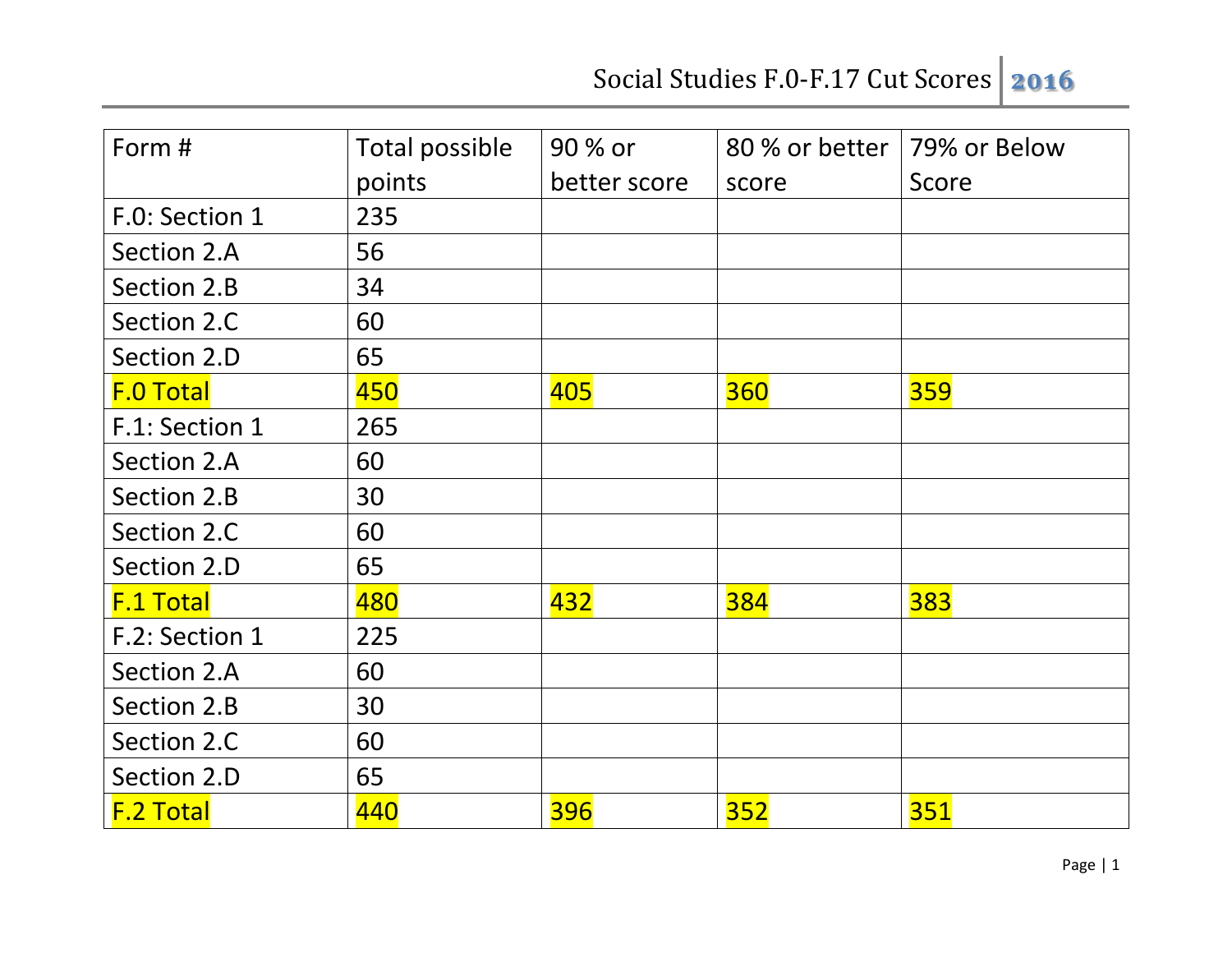| Form #           | Total possible | 90 % or      | 80 % or better | 79% or Below |
|------------------|----------------|--------------|----------------|--------------|
|                  | points         | better score | score          | Score        |
| F.3: Section 1   | 350            |              |                |              |
| Section 2.A      | 60             |              |                |              |
| Section 2.B      | 32             |              |                |              |
| Section 2.C      | 60             |              |                |              |
| Section 2.D      | 65             |              |                |              |
| <b>F.3 Total</b> | 567            | 510          | 454            | 453          |
| F.4: Section 1   | 405            |              |                |              |
| Section 2.A      | 48             |              |                |              |
| Section 2.B      | 24             |              |                |              |
| Section 2.C      | 60             |              |                |              |
| Section 2.D      | 65             |              |                |              |
| <b>F.4 Total</b> | 602            | 542          | 482            | 481          |
| F.5: Section 1   | 525            |              |                |              |
| Section 2.A      | 42             |              |                |              |
| Section 2.B      | 24             |              |                |              |
| Section 2.C      | 60             |              |                |              |
| Section 2.D      | 65             |              |                |              |
| <b>F.5 Total</b> | 716            | 644          | 573            | 572          |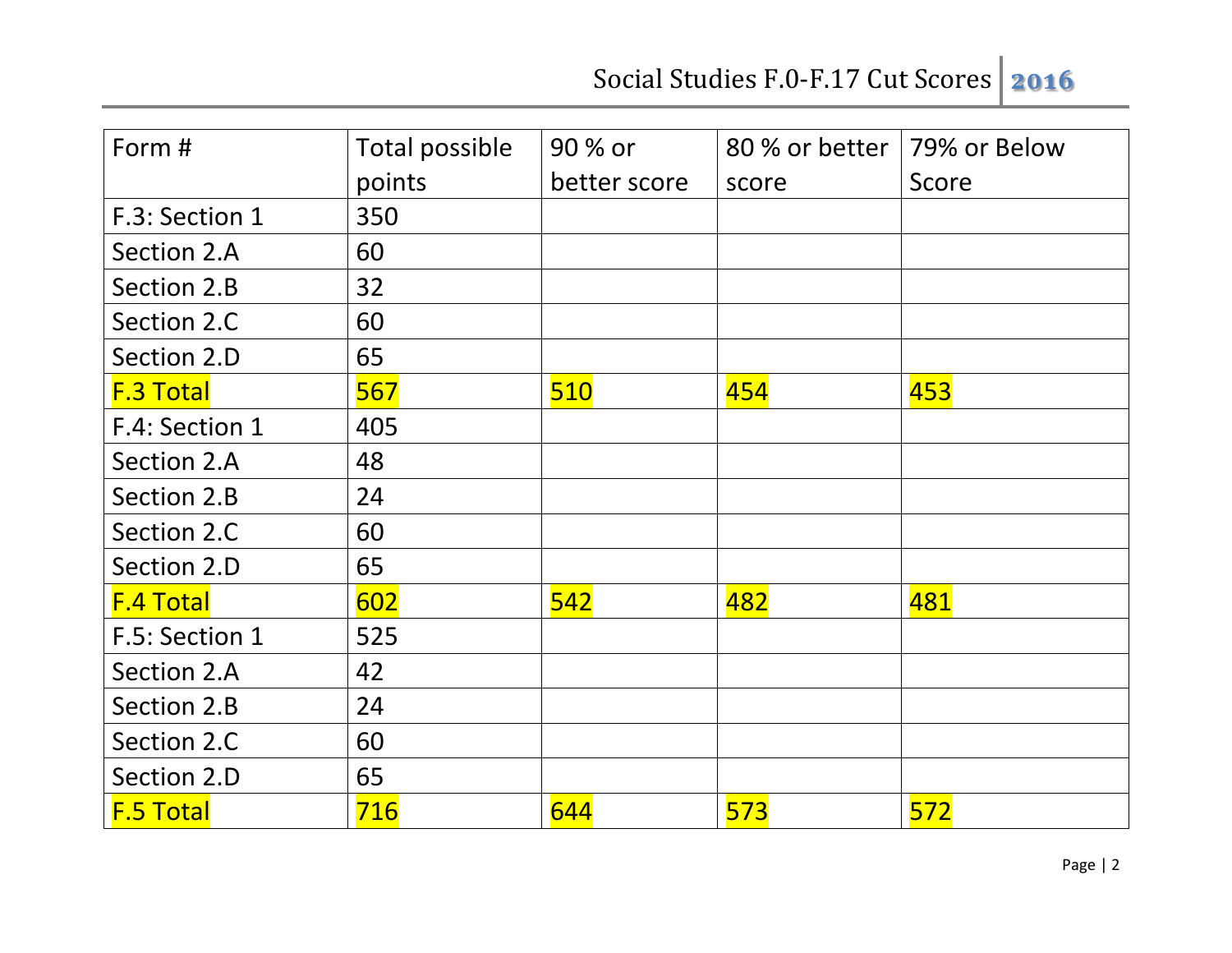| Form #           | Total possible | 90 % or      | 80 % or better | 79% or Below |
|------------------|----------------|--------------|----------------|--------------|
|                  | points         | better score | score          | Score        |
| F.6: Section 1   | 515            |              |                |              |
| Section 2.A      | 50             |              |                |              |
| Section 2.B      | 108            |              |                |              |
| Section 2.C      | 60             |              |                |              |
| Section 2.D      | 65             |              |                |              |
| <b>F.6 Total</b> | 798            | 718          | 638            | 637          |
| F.7: Section 1   | 570            |              |                |              |
| Section 2.A      | 50             |              |                |              |
| Section 2.B      | 108            |              |                |              |
| Section 2.C      | 65             |              |                |              |
| Section 2.D      | 65             |              |                |              |
| <b>F.7 Total</b> | 858            | 772          | 686            | 685          |
| F.8: Section 1   | 750            |              |                |              |
| Section 2.A      | 50             |              |                |              |
| Section 2.B      | 108            |              |                |              |
| Section 2.C      | 60             |              |                |              |
| Section 2.D      | 65             |              |                |              |
| <b>F.8 Total</b> | 1033           | 930          | 826            | 825          |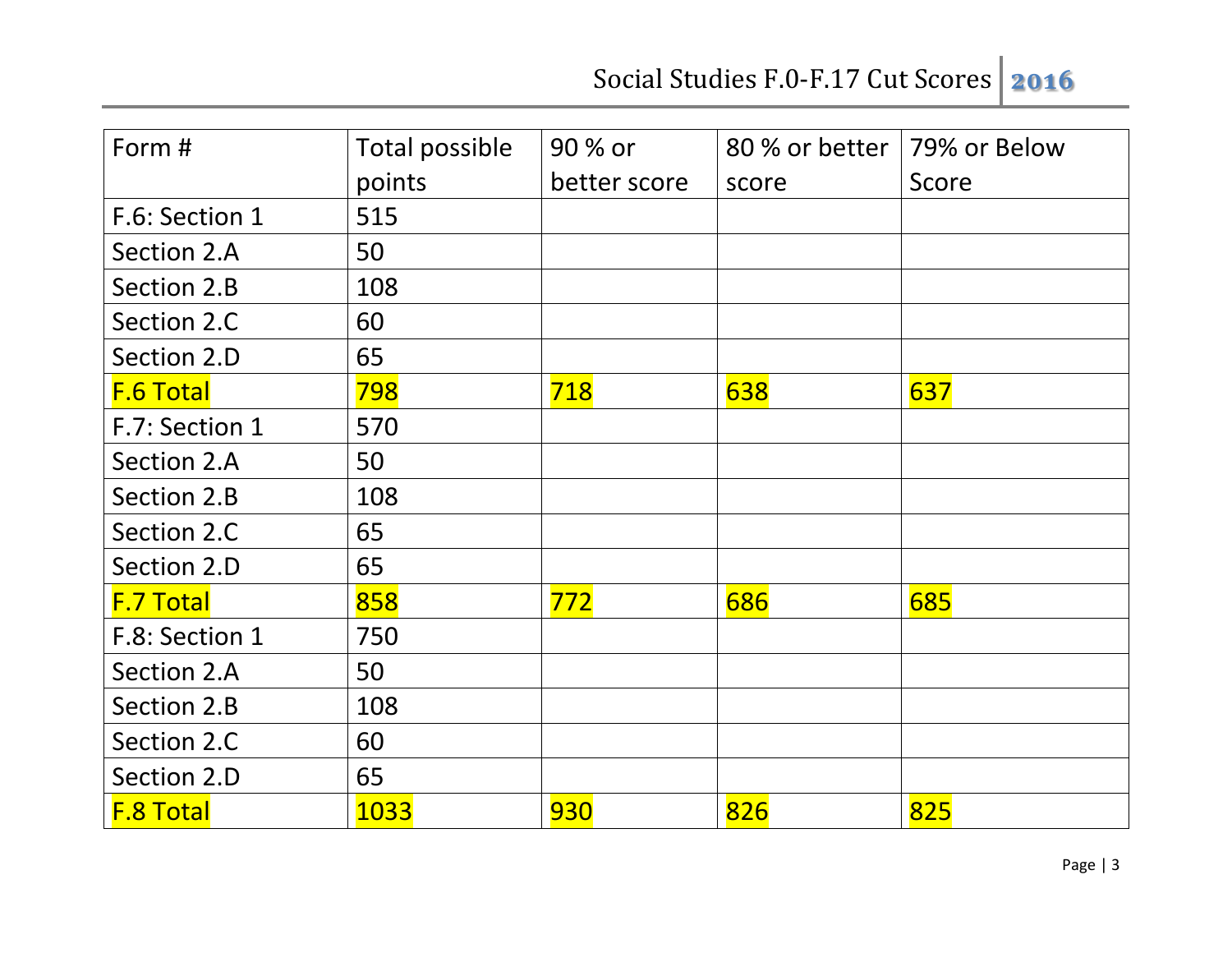| Form #            | Total possible | 90 % or      | 80 % or better | 79% or Below |
|-------------------|----------------|--------------|----------------|--------------|
|                   | points         | better score | score          | Score        |
| F.9: Section 1    | 410            |              |                |              |
| Section 2.A       | 60             |              |                |              |
| Section 2.B       | 60             |              |                |              |
| Section 2.C       | 114            |              |                |              |
| Section 2.D       | 108            |              |                |              |
| Section 2.E       | 60             |              |                |              |
| Section 2.F       | 65             |              |                |              |
| <b>F.9 Total</b>  | 877            | 789          | 702            | 701          |
| F.10: Section 1   | 590            |              |                |              |
| Section 2.A       | 60             |              |                |              |
| Section 2.B       | 60             |              |                |              |
| Section 2.C       | 114            |              |                |              |
| Section 2.D       | 108            |              |                |              |
| Section 2.E       | 60             |              |                |              |
| Section 2.F       | 65             |              |                |              |
| <b>F.10 Total</b> | 1057           | 951          | 846            | 845          |
|                   |                |              |                |              |
|                   |                |              |                |              |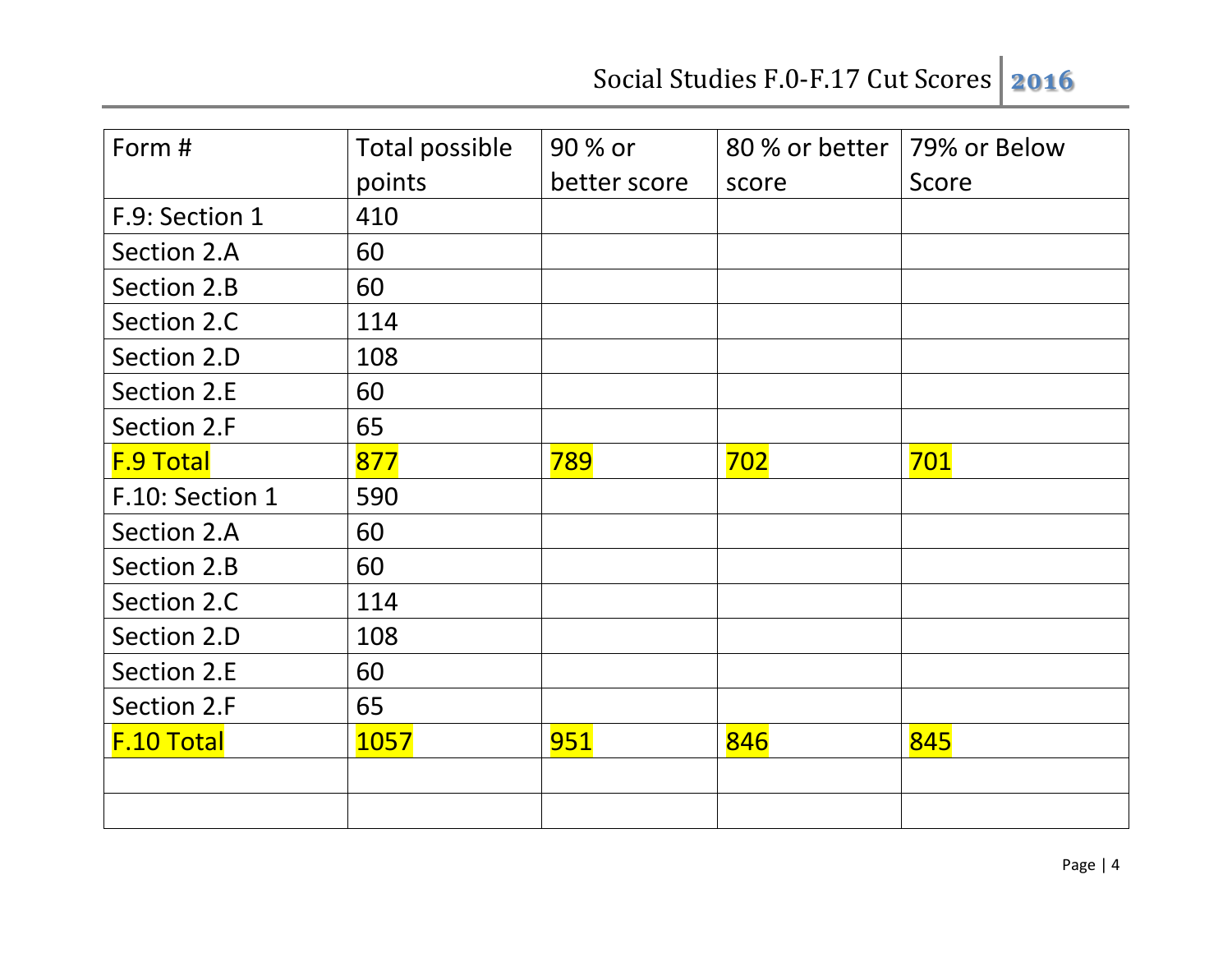| Form #            | Total possible | 90 % or      | 80 % or better | 79% or Below |
|-------------------|----------------|--------------|----------------|--------------|
|                   | points         | better score | score          | Score        |
| F.11: Section 1   | 470            |              |                |              |
| Section 2.A       | 60             |              |                |              |
| Section 2.B       | 60             |              |                |              |
| Section 2.C       | 114            |              |                |              |
| Section 2.D       | 108            |              |                |              |
| Section 2.E       | 60             |              |                |              |
| Section 2.F       | 65             |              |                |              |
| <b>F.11 Total</b> | 937            | 843          | 750            | 749          |
| F.12: Section 1   | 290            |              |                |              |
| Section 2.A       | 60             |              |                |              |
| Section 2.B       | 60             |              |                |              |
| Section 2.C       | 114            |              |                |              |
| Section 2.D       | 108            |              |                |              |
| Section 2.E       | 60             |              |                |              |
| Section 2.F       | 65             |              |                |              |
| <b>F.12 Total</b> | 757            | 681          | 606            | 605          |
|                   |                |              |                |              |
|                   |                |              |                |              |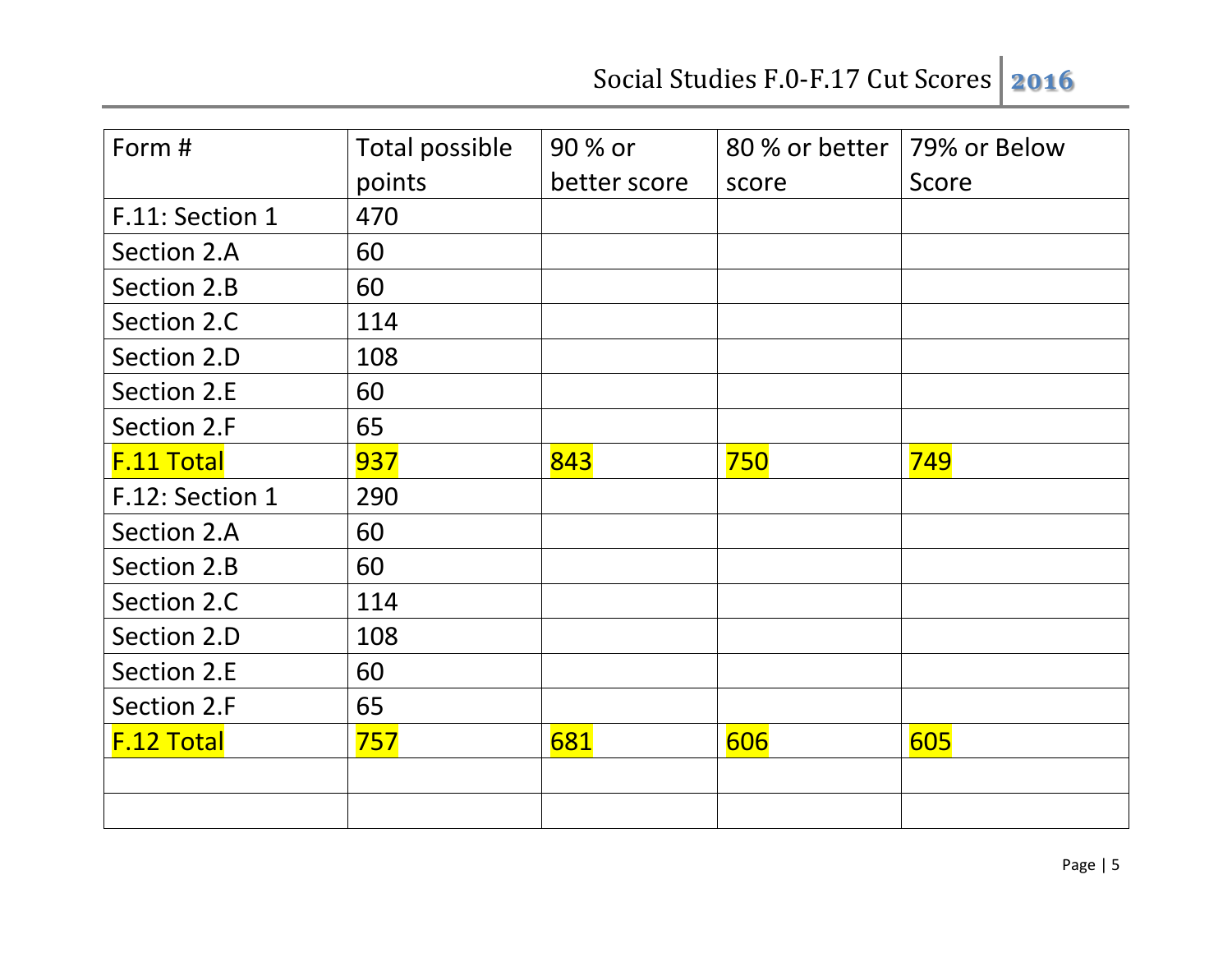| Form #                 | Total possible | 90 % or      | 80 % or better | 79% or Below |
|------------------------|----------------|--------------|----------------|--------------|
|                        | points         | better score | score          | Score        |
| F.13: Section 1        | 420            |              |                |              |
| Section 2.A            | 60 9-10        |              |                |              |
| Section 2.B            | 60             |              |                |              |
| Section 2.C            | 114 9-10       |              |                |              |
| Section 2.D            | 108            |              |                |              |
| Section 2.E            | 60             |              |                |              |
| Section 2.F            | 65             |              |                |              |
| <b>F.13 Total</b>      | 887            | 798          | 710            | 709          |
| <b>F.13 Total 9-10</b> | 719            | 647          | 575            | 574          |
| F.14: Section 1        | 710            |              |                |              |
| Section 2.A            | 60             |              |                |              |
| Section 2.B            | 60             |              |                |              |
| Section 2.C            | 120            |              |                |              |
| Section 2.D            | 108            |              |                |              |
| Section 2.E            | 60             |              |                |              |
| Section 2.F            | 65             |              |                |              |
| <b>F.14 Total</b>      | 1183           | <b>1065</b>  | 946            | 945          |
|                        |                |              |                |              |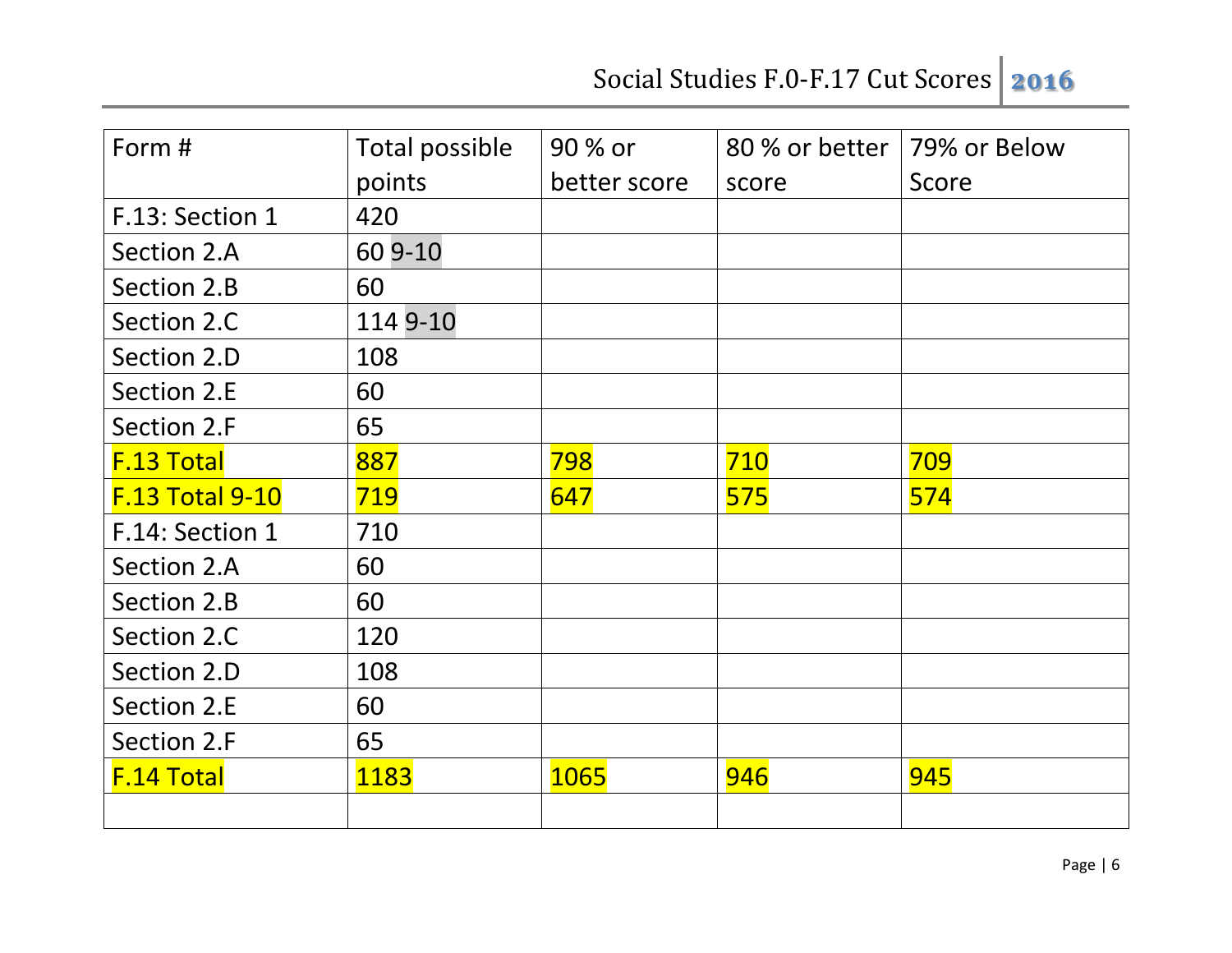| Form #            | Total possible | 90 % or      | 80 % or better | 79% or Below |
|-------------------|----------------|--------------|----------------|--------------|
|                   | points         | better score | score          | Score        |
| F.15: Section 1   | 230            |              |                |              |
| Section 2.A       | 60             |              |                |              |
| Section 2.B       | 60             |              |                |              |
| Section 2.C       | 114            |              |                |              |
| Section 2.D       | 108            |              |                |              |
| Section 2.E       | 60             |              |                |              |
| Section 2.F       | 65             |              |                |              |
| <b>F.15 Total</b> | 697            | 627          | 558            | 557          |
| F.16: Section 1   | 710            |              |                |              |
| Section 2.A       | 60             |              |                |              |
| Section 2.B       | 60             |              |                |              |
| Section 2.C       | 114            |              |                |              |
| Section 2.D       | 108            |              |                |              |
| Section 2.E       | 60             |              |                |              |
| Section 2.F       | 65             |              |                |              |
| <b>F.16 Total</b> | 1177           | <b>1059</b>  | 942            | 941          |
|                   |                |              |                |              |
|                   |                |              |                |              |